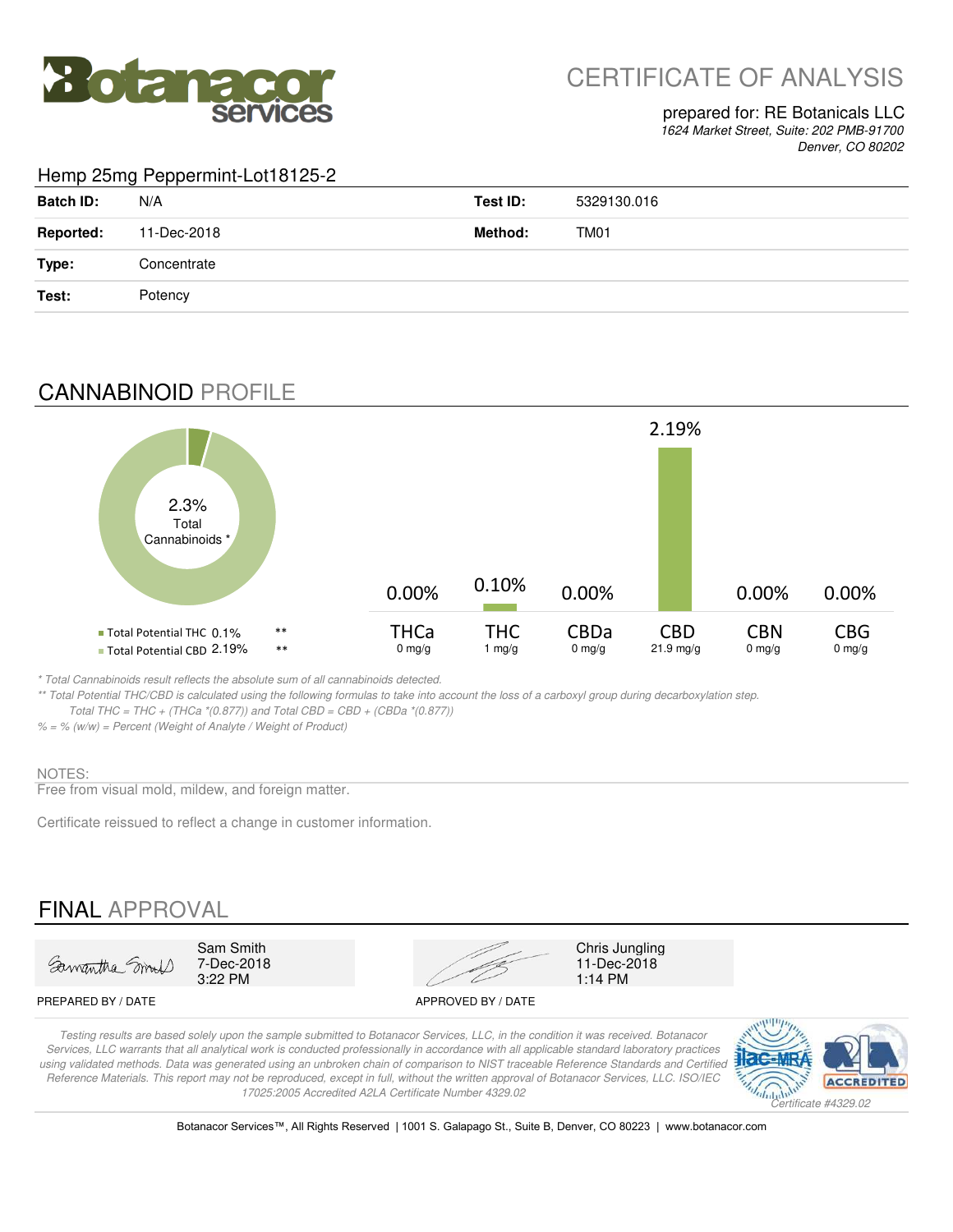

# CERTIFICATE OF ANALYSIS

### prepared for: RE BOTANICALS LLC

*1624 Market Street, Suite: 202 PMB-91700 Denver, CO 80202*

#### Hemp 25mg Peppermint-Lot 18125-2

| <b>Batch ID:</b> | N/A                      | Test ID: | 9078352.009 |
|------------------|--------------------------|----------|-------------|
| <b>Reported:</b> | 12-Dec-2018              | Method:  | TM04        |
| Type:            | Concentrate              |          |             |
| Test:            | <b>Residual Solvents</b> |          |             |
|                  |                          |          |             |

## RESIDUAL SOLVENTS

| <b>Solvent</b>                          | <b>Reportable Range (ppm)</b> | Result (ppm) |
|-----------------------------------------|-------------------------------|--------------|
| Propane                                 | $100 - 2000$                  | $\mathbf 0$  |
| <b>Butanes</b><br>(Isobutane, n-Butane) | $100 - 2000$                  | $\pmb{0}$    |
| Pentane                                 | $100 - 2000$                  | $\pmb{0}$    |
| Ethanol                                 | $100 - 2000$                  | 0            |
| Acetone                                 | $100 - 2000$                  | $\mathbf 0$  |
| <b>Isopropyl Alcohol</b>                | $100 - 2000$                  | $\pmb{0}$    |
| Hexane                                  | $6 - 120$                     | $\mathbf 0$  |
| <b>Benzene</b>                          | $0.2 - 4$                     | 0.0          |
| Heptanes                                | $100 - 2000$                  | $\pmb{0}$    |
| Toluene                                 | $18 - 360$                    | $\mathbf 0$  |
| <b>Xylenes</b><br>(m,p,o-Xylenes)       | 43 - 860                      | $\pmb{0}$    |

NOTES:

Free from visual mold, mildew, and foreign matter.

# FINAL APPROVAL

Sawantha Smit

Sam Smith 12-Dec-2018 1:46 PM

PREPARED BY / DATE APPROVED BY / DATE 5:09 PM

Mike Branvold 12-Dec-2018

*Testing results are based solely upon the sample submitted to Botanacor Services, LLC, in the condition it was received. Botanacor Services, LLC warrants that all analytical work is conducted professionally in accordance with all applicable standard laboratory practices using validated methods. Data was generated using an unbroken chain of comparison to NIST traceable Reference Standards and Certified Reference Materials. This report may not be reproduced, except in full, without the written approval of Botanacor Services, LLC. ISO/IEC 17025:2005 Accredited A2LA Certificate Number 4329.02*



Botanacor Services™, All Rights Reserved | 1001 S. Galapago St., Suite B, Denver, CO 80223 | www.botanacor.com